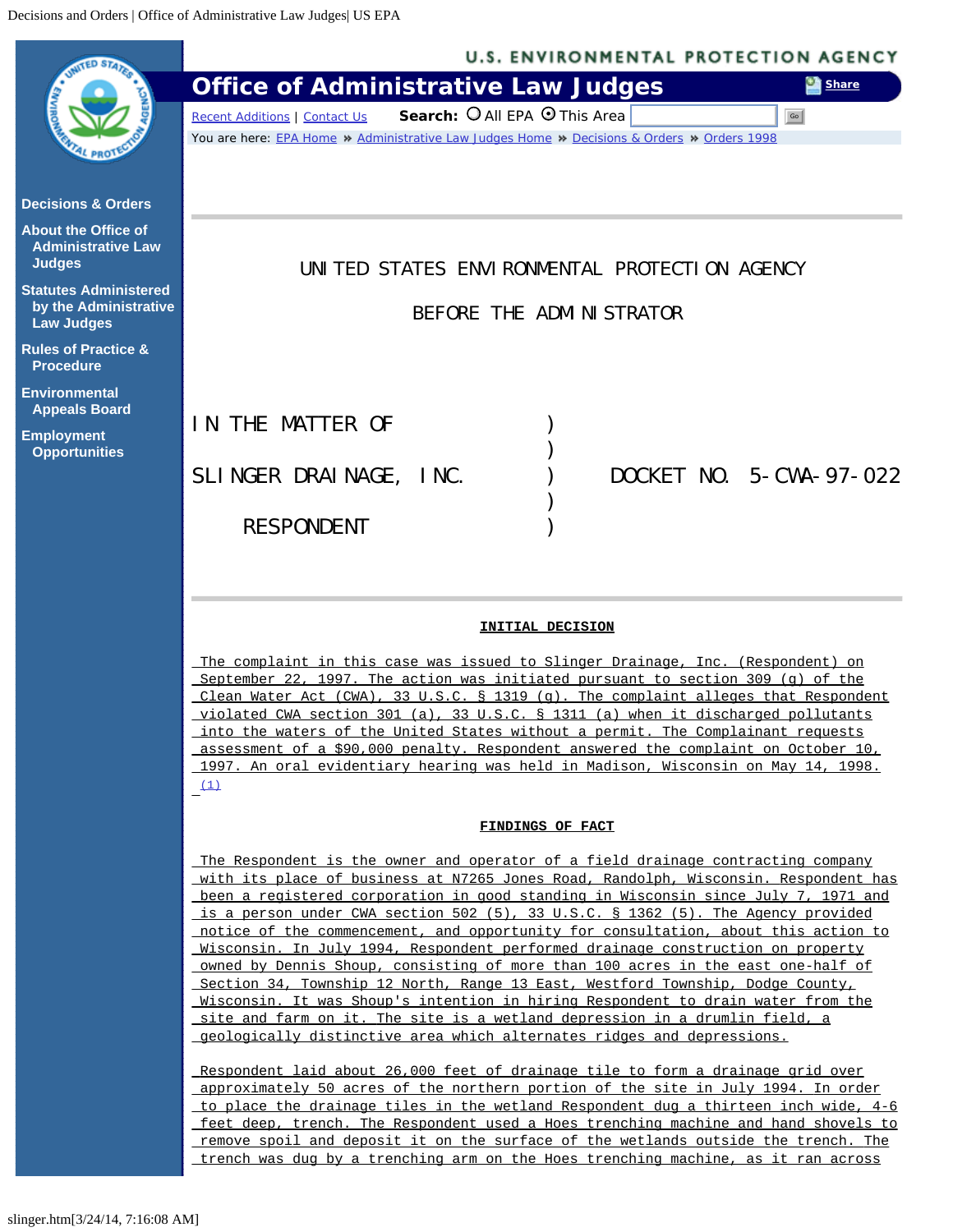the surface of the Shoup wetland. The trenching arm cast the dredged material to each side of the trench. As the Hoes machine dredged and deposited the soil on the sides of the trench, plastic drain tile was fed from a spool down into the trench. Next, concave shaped disks, at the back of the Hoes trench machine, knocked the soil back into the trench, covering the drain tile. Altogether, Respondent removed and deposited elsewhere on the site more than 2900 cubic yards of fill material, creating an excavated soil imprint of one-half acre. The remaining soil and organic materials were returned to the trench by a tractor with an attached blade. A portion of the removed soil and organic materials remained on the surface of the excavated area. The Respondent did not obtain, or have, pursuant to CWA section 404, 33 U.S.C. § 1344, a permit to fill wetlands from the Agency or the Army Corps of Engineers.

The Shoup wetland site is adjacent to a waterway known as the Town Ditch. The Town Ditch flows into the Beaver Dam River which flows into the Rock River and then into the Mississippi River. The site has historically been a wetland, as defined by 40 C.F.R. § 230.3 (t). The soil displaced at the site by the Hoes trenching machine was composed primarily of organic soils. Organic soils are indicative of soil conditions that are regularly saturated by water. Standing water and water saturation of the soil on the site has been observed. The site also contains plant species which grow in saturated soil conditions.  $\frac{(2)}{2}$  $\frac{(2)}{2}$  $\frac{(2)}{2}$  The site lies in a flyway for ducks migrating from Canada to the southern United States.

The Respondent, which has been in the business of providing field drainage services for at least 25 years, does not inquire whether a CWA section 404 permit has been obtained unless a property owner is receiving a federal or state farm subsidy. Charles Slinger, the sole owner of the Respondent, believes that the Clean Water Act is "generally ignored" and is treated as a "don't ask, don't tell" law. When he knows that a client is receiving farm subsidies, Slinger asks the the client if it has a permit to drain wetland because draining the wetland without a permit would result in the landowner losing its subsidy.

The area around, and including, the site has two special designations. The Wisconsin Department of Natural Resources in 1990 designated the Beaver Dam River watershed as a priority watershed for funding for non-point source pollution control. Referred to as the Beaver Dam River Priority Watershed Project, sites within the watershed are eligible for technical assistance to correct problems associated with delivery of excess sediments and nutrients to the waters comprising the watershed. Testimony of State of Wisconsin and Agency officials indicated that conversion of the site to agricultural use is likely to increase the flow of sediments to Beaver Dam Lake. Increased sediments in the lake can affect the turbidity of the water, which affects the depth at which plant communities can thrive. Plant communities in turn affect fish and waterfowl breeding. Upstream wetlands act as a filter to absorb and remove excess nutrients from the flow of water through a watershed. Excess nutrients are a chronic problem in Beaver Dam Lake and lower the water quality in the lake. The wetlands, which are the subject of this proceeding, support a large number of plants and wildlife that rely on wetlands for their habitat. In order to maintain the wetlands habitat, the Glacial Habitat Restoration Area (GHRA) was established. The GHRA area receives money from the state and federal governments in order to reverse the historic decline of wildlife habitat which has resulted from wetland drainage and the conversion of

upland grasslands to agriculture.<sup>[\(3\)](#page-7-2)</sup>

Before Respondent began excavating at the site, it received, on April 24, 1990, a letter from the District Engineer for the United States Army Corps of Engineers, St. Paul District. The letter was in reference to the drainage system that Respondent installed on the John Crescio farm. Respondent was informed that the discharge of dredged materials into wetlands adjacent to a tributary of Fox Lake without a Department of the Army permit violates CWA section 301.

Slinger represented that he and his employees have had no training in identifying wetlands. Although, when Slinger was questioned at the hearing about how to identify a wetland, he was able to identify the type of soil, water, plant and wildlife conditions that make up wetland areas. Slinger and his employees, he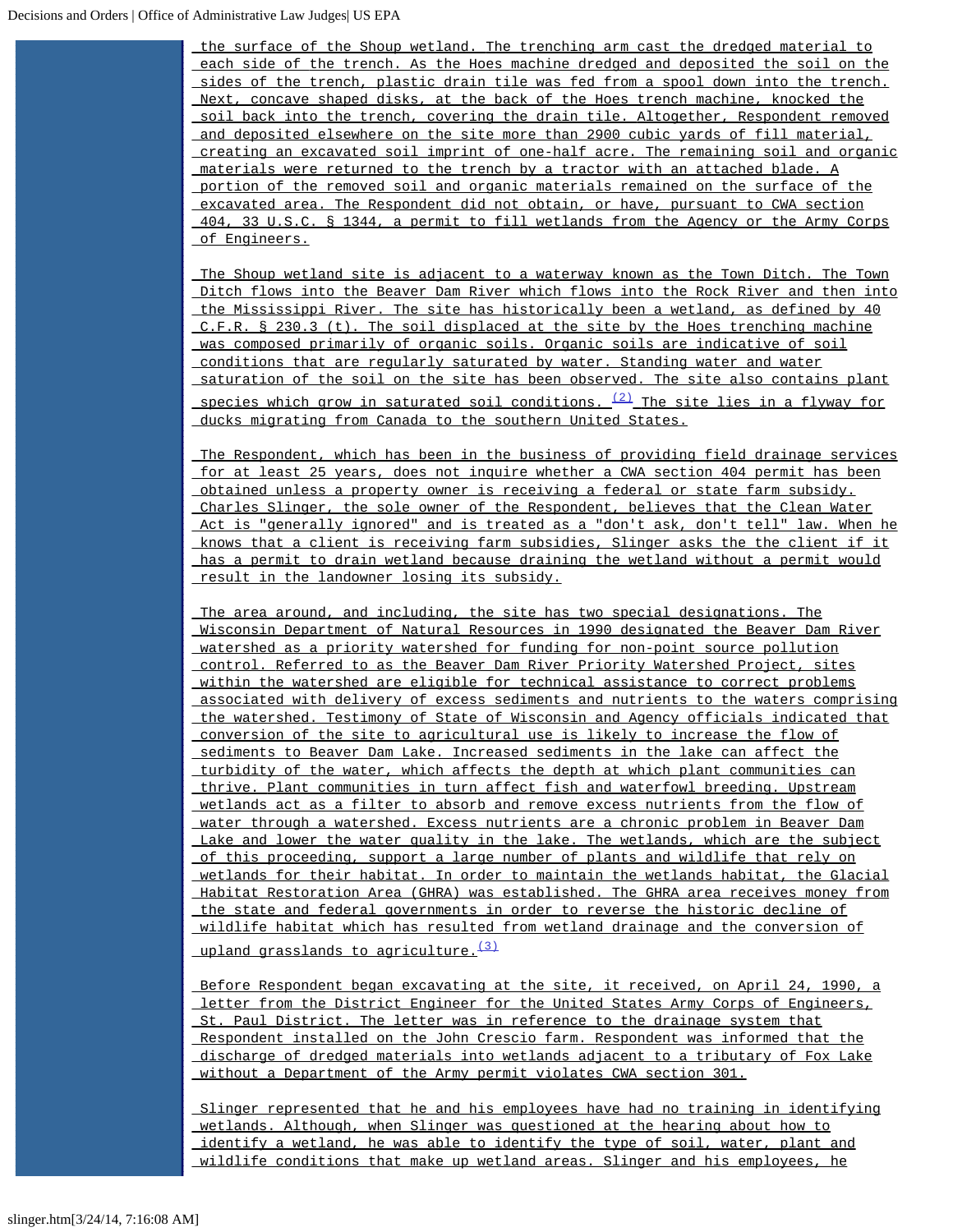# represented, had not received any formal training in application procedures for CWA section 404 permits.

Respondent has not had a previously adjudicated violation against it. The Complainant reviewed the Dun & Bradstreet Corporation report on the Respondent. On December 30, 1996, when the Respondent was asked in a pre-complaint information request by the Agency's Director of the Water Division, Region 5, to provide information on the number of tiling projects in which it was involved, it refused to respond. When questioned at the hearing about the size of its tiling business, Slinger's answers were evasive and incomplete. Respondent, apparently, performed between 10 and 30 drain tile installation projects in each year in the last three or four years.

#### **CONCLUSIONS**

CWA section 309 (g) (1) (A) provides for a class II civil penalty for any person who violates CWA section 301 (a). Section 301 (a) makes it unlawful for any person to discharge any pollutant into navigable waters, except in compliance with section 404 of the CWA. Section 404 of the CWA permits the Secretary of the Army acting through the Chief of Engineers, U.S. Army Corps of Engineers to issue permits for the discharge of dredged or fill material into navigable waters. Discharge of pollutants is defined in section 502 (12), 33 U.S.C. § 1362 (12), as "any addition of any pollutant to navigable waters from any point source...." A point source is "any discernible, confined and discrete conveyance, including but not limited to any pipe, ditch channel, tunnel, conduit [or] discrete fissure ... from which pollutants are or may be discharged." CWA § 502 (14). Pollutant is "dredged spoil, solid waste, ... biological materials, ... rock, sand [or] agricultural waste discharged into water." CWA § 502 (6). Navigable waters of the United States include wetlands, which are those areas that are "inundated or saturated by surface or ground water at a frequency and duration sufficient to support, and that under normal circumstances do support, a prevalence of vegetation typically adapted for life in saturated soil conditions." 40 C.F.R. § 230.3 (t).

The Respondent's actions come within the definitions and prohibitions of the foregoing statutory sections. Respondent operates a field drainage contracting company in Randolph, Wisconsin; it is a corporation registered under the laws of Wisconsin. In July 1994, Respondent installed drainage tile on approximately 50 acres of the 100 acres of wetland owned by Dennis Shoup in Dodge County, Wisconsin. Respondent operated a Hoes trenching machine, shovels and a tractor with a scraper blade to remove soils and organic materials from the site and deposit them in a location other than the location from which they were removed. The amount of soil and organic material removed was more than 2900 cubic yards, which formed a footprint of about one-half acre. The site on which the soil was removed and deposited by the Respondent is a "wetland" and is among the waters of the United States and a navigable waterway, pursuant to the statutory definitions. Hydrologically, the site drains into the Town Ditch which drains into the Beaver Dam River.

The soil and organic material, removed and deposited by Respondent at the site, are prohibited "pollutants" under CWA § 301. And Respondent's removal and redeposit of vegetation or other materials in the wetland is a discharge under the CWA. Rybachek v. EPA, 904 F2d 1276, 1285-86 (9<sup>th</sup> Cir. 1990); Avoyelles Sportsmen's League v. Marsh, 715 F2d 897, 923, 924 n. 43 (5<sup>th</sup> Cir. 1983); United States v. Sinclair Oil Co., 767 F. Supp. 200, 204 (D. Mont. 1990). The Hoes trenching machine, shovels and tractor driven scraper used by Respondent are point sources or conveyances from which pollutants were discharged. U.S. v. Tull, 615 F. Supp. 610, 622 (E.D. Va. 1983), aff'd, 769 F.2d 182 ( $4^{\text{th}}$  Cir. 1985) rev'd on other grounds, 481 U. S. 412  $(1987)$ .

Respondent concedes that it did not possess a CWA § 404 permit which would have permitted removal and redeposit of soils and organic material in the Shoup wetland. Each discharge by Respondent of pollutants into navigable waters without the required permit issued pursuant to CWA § 404 constitutes a day of violation of section 301 (a). Moreover, each day the material discharged by Respondent remains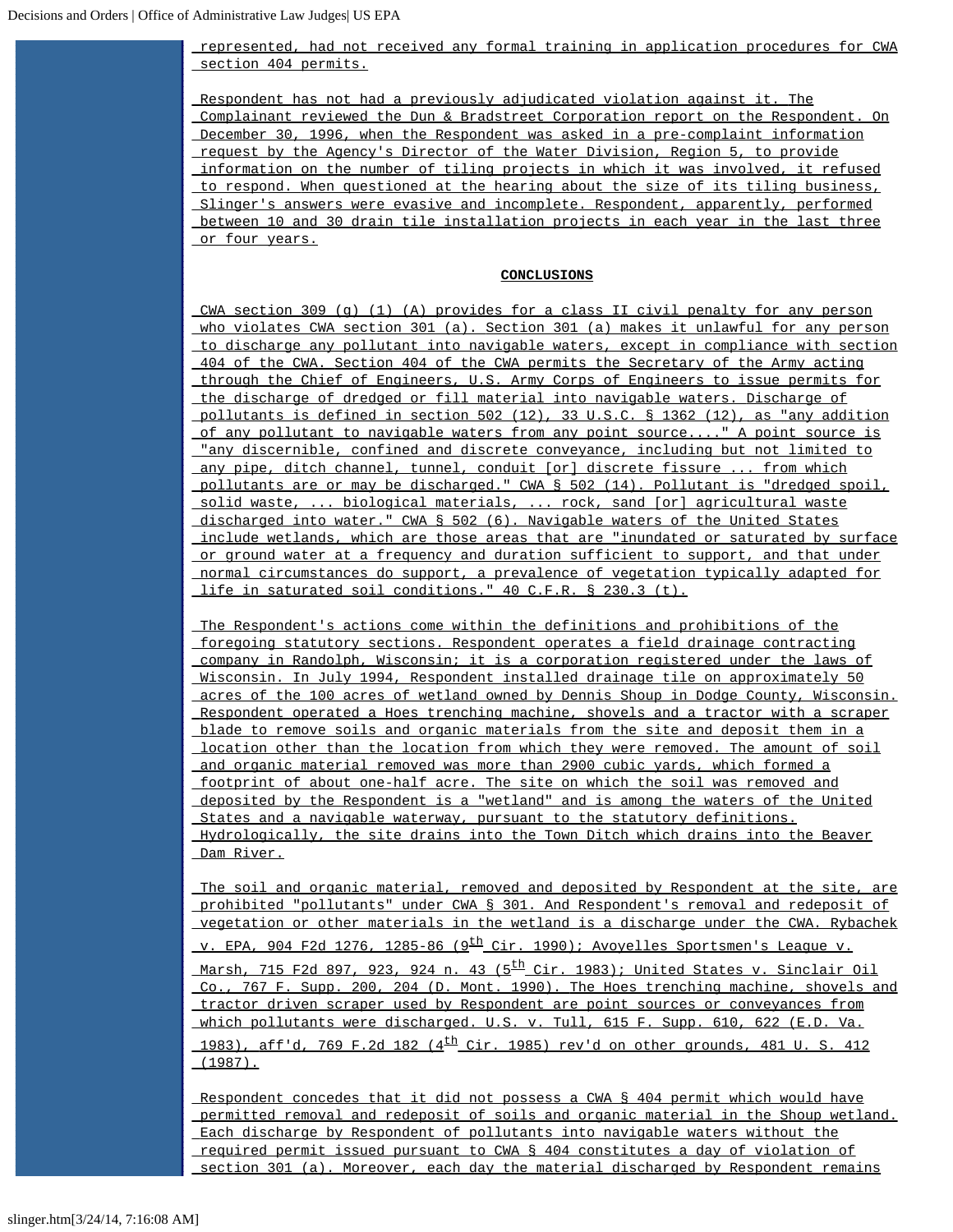in the wetland without the required permit issued pursuant to CWA § 404 constitutes a day of violation of section 301. The fill material that Respondent discharged in July 1994, remains in place, although the drainage system constructed by the Respondent was disabled on October 1, 1995.

Respondent argues that the insertion of drainage tiles in a wetland is not a discharge and is, therefore, not prohibited by the CWA. It concedes that its purpose was to alter the wetland by draining it of water in order that Shoup might plant crops in the wetland. In addition, Respondent does not contest that in laying 26,000 feet of drainage tile it removed 2900 cubic yards of soil and organic material from trenches that were from 4 to 6 feet deep. Nor does it dispute that it operated a Hoes trenching machine, shovels and a tractor with a scraper blade to remove soils and organic materials from the site and deposit them in a location other than the location from which they were removed. However, it contends that its main purpose was not to move 2900 cubic yards of soil but to install the 26,000 feet of drainage tile. Respondent argues that the movement of the soil and organic material was not a discharge but only incidental to the laying of the tile. Respondent maintains that incidental discharges are not prohibited by the CWA because they do not amount to polluting discharge.

Respondent's argument is contrary to existing law. The redeposit of materials excavated from a wetland is the addition of pollutants under the CWA. United States v. Huebner, 752 F. 2d 1235, 1243 (7<sup>th</sup> Cir. 1985). The regulations of the Army Corps of Engineers explain that an addition of spoil from a wetland which results from dredging or the making of trenches, such as those dug by Respondent, is subject to the CWA permit requirements. The regulations define "dredged material" to mean "material that is excavated or dredged from waters of the United States." 33 C.F.R. § 323.2 (c). When the Corps of Engineers promulgated regulations defining dredging and the sidecasting of the dredged material, it stated that it sought to regulate the discharge of dredged material not the dredging. 51 Fed. Reg. 41206 (1986). But most significant in terms of Respondent's argument, the Corps explained that disposal of the dredged material involved is not incidental "[i]f this material [the material being dredged] is disposed of in a water of the United States, by sidecasting or by other means[.] [T]his disposal will be considered to be a 'discharge of dredged material' and will be subject to regulation under section 404." Id. at 41210. While the regulations have been amended, the Corps of Engineers has consistently interpreted the CWA to require a permit for the type of activity found in this case.

The Army Corps of Engineers interpretation is consistent with CWA section 404. Except for "non-prohibited" discharges of dredge or fill material -- all of which are enumerated -- section 404 (f) (2) states that "[a]ny discharge of dredged or fill material in the navigable waters incidental to any activity having as its purpose bringing an area of the navigable waters into a use to which it was not previously subject, where the flow or circulation of navigable waters may be impaired or the reach of such waters be reduced, shall be required to have a permit...."

Respondent dug 26,000 feet of trenches and removed and redistributed 2900 cubic yards of various layers of the wetland. Gregory Carlson, Environmental Protection Specialist at the Agency, found that the 2900 cubic yards of dredged material was sidecasted over an actual footprint of approximately one-half acre. The effect was to pollute and disrupt more than fifty of the one hundred acres of the Shoup wetland. The CWA defines dredge spoil and excavated soils as pollutants.  $\frac{(4)}{(4)}$  $\frac{(4)}{(4)}$  $\frac{(4)}{(4)}$ 

Finally, Respondent argues that its excavation of the Shoup wetland is permitted by the injunction upheld in National Mining Assoc.v. U.S. Corps of Engineers, No. 97- 5099, 1998 U.S. App LEXIS 13009 (D.C. App. 1998). There, the court upheld a District Court injunction of the Corps' rule which prohibited, without a permit, apparently any sidecasting in a waterway when dredged material was being removed from the site. That rule was not at issue in this proceeding. Moreover, there is no evidence that Respondent removed the dredged material from the site and intended to leave only that that fell back into the waterway. All of the spoil which Respondent dredged or excavated was redeposited in the waterway. It was intended to, and did,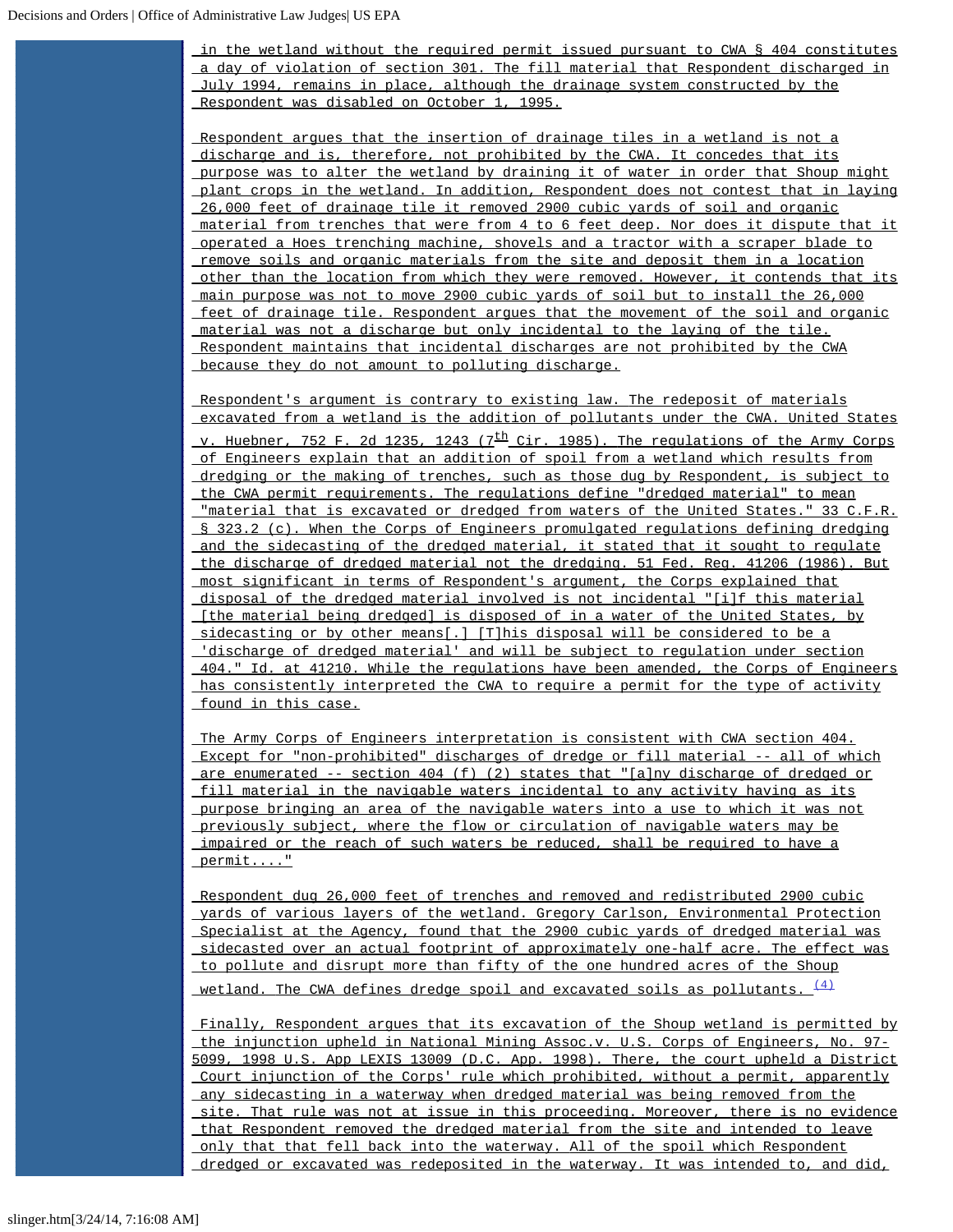change the use of the land from wetland to farmland.

### PENALTY

Administrative penalties for violations of CWA § 301 (a) are determined in accordance with CWA § 309 (g). Section 309 (g) (2) (B) provides for class II civil penalties of up to \$10,000 per day for each day a violation continues and a maximum penalty of \$125,000. Section 309 (g) (3) directs that "the nature, circumstances, extent and gravity of the violation, or violations, and, with respect to the violator, ability to pay, any prior history of such violations, the degree of culpability, economic benefit or savings (if any) resulting from the violation, and such other matters as justice may require" are to be considered in determining the amount of any penalty to be assessed. In addition, Consolidated Rule of Practice 22.27(b) provides that "if the Presiding Officer decides to assess a penalty different in amount from the penalty proposed in the complaint, the Presiding Officer shall set forth in the initial decision the specific reasons for the

increase or decrease."  $40$  C.F.R. § 22.27(b).  $(5)$ 

Complainant asserts that the facts of this case, when considered in light of the statutory penalty factors and the need for deterrence, warrant the imposition of a penalty of \$90,000. Respondent maintains that the proposed penalty is unconscionable and inappropriate based on the facts of the case, but offers no argument in support of its contentions.

Nature and Circumstances of the Violation

Complainant's penalty witness Greg Carlson explained the nature and circumstances of Respondent's violation. Carlson testified, and Respondent did not dispute, that consequent to its installation of approximately 26,000 feet of drainage tile at the Shoup site, Respondent discharged 2900 cubic yards of dredged spoil into a wetland, which is a "water of the United States" as that term is defined in EPA and Corps of Engineers regulations. The dredged spoil was discharged without a permit issued by the Corps of Engineers pursuant to section 404 of the CWA and therefore constituted a discharge of pollutants into the waters of the United States in violation of CWA  $$301 (a).$ 

## Extent of the Violation

The record establishes that the extent of Respondent's violation was significant. Respondent's discharge of at least 2900 cubic yards of dredged spoil in July of 1994 left a footprint of  $\frac{1}{2}$  acre over a 50 to 65 acre area of the Shoup wetland. The tile system installed by Respondent operated from approximately August 1, 1994, to October 1, 1995, which is approximately 15 months or 450 days, during which time the discharged material remained undisturbed. The period of violation therefore encompasses the full 15 months or 450 days. United States v. Cumberland Farms of Conn., Inc., 647 F. Supp. 1166, 1183 (D. Mass. 1986), aff'd, 826 F.2d 1151 (1st Cir. 1987) (period of violation includes not only the days on which the work was done, but each day discharged material remained in place). As Complainant points out, assessing the per day maximum penalty of \$10,000 would yield a penalty far in excess of the statutory cap of \$125,000.

### Gravity of the Violation

Testimony presented at the hearing establishes the gravity of Respondent's violation as very serious. As Carlson testified, wetlands like the Shoup wetland perform three critical environmental functions, they provide a unique and fertile habitat for wildlife; they provide a "sponge" to moderate the flow of surface water through the watershed, thereby lessening the risk and extent of flooding; and they act as a "filter" by slowing the passage of water and allowing some of the contaminants to drop out and be contained in the wetland substrata. Respondent's actions compromised the Shoup wetland's ability to perform all three of these critical environmental functions.

In addition, the wetland at issue is located within two areas specially designated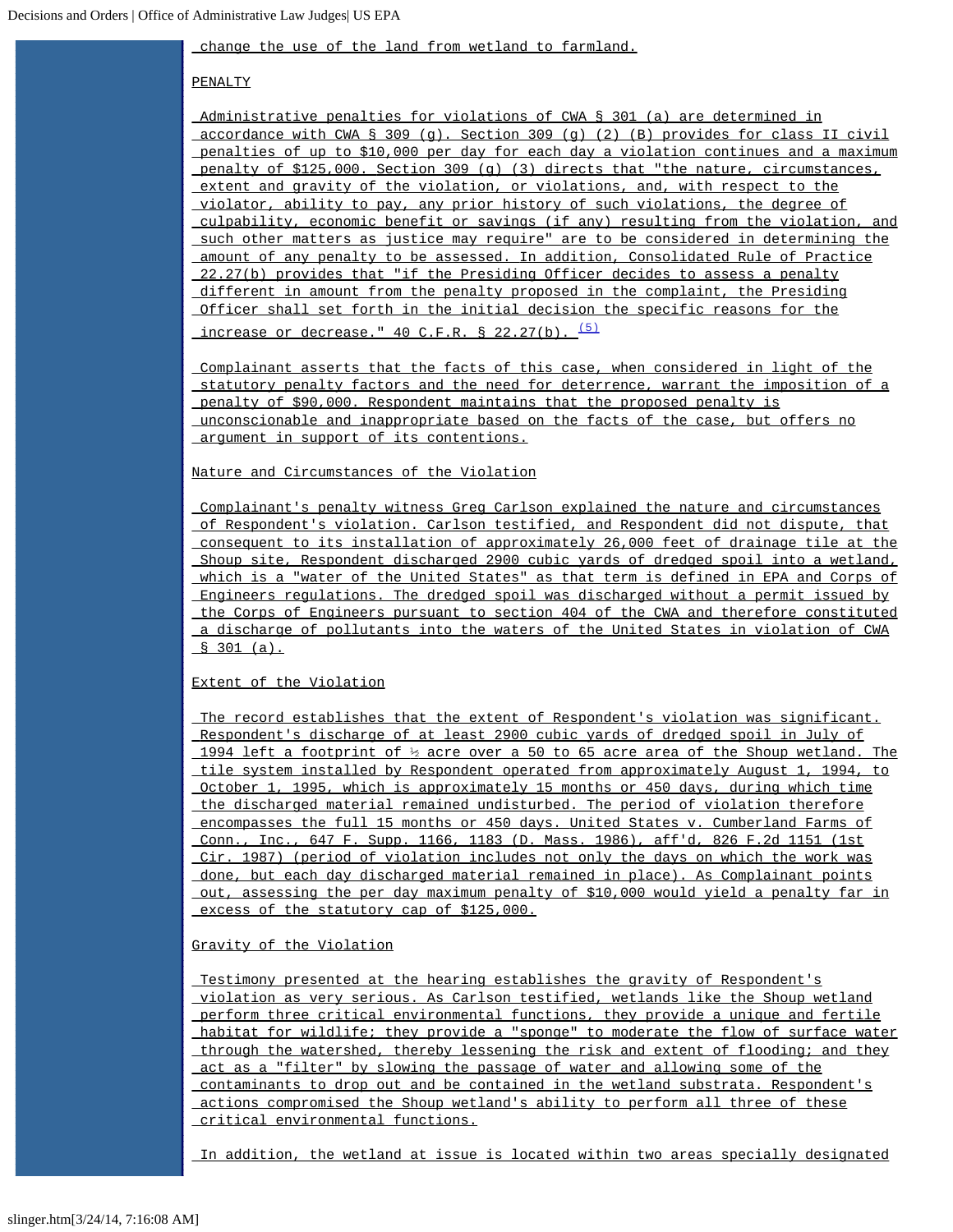by the State of Wisconsin, the GHRA and the Beaver Dam River Priority Watershed Project. The GHRA seeks to recover and restore wetland and grassland habitat for wildlife populations that have declined as wetland areas have disappeared. The Beaver Dam River project seeks to identify and limit sources of nutrient and sediment pollution within the river's watershed, of which the Shoup site is a part. Carlson testified that unauthorized conversion of the Shoup wetland would exacerbate the problems that these programs seek to remedy.

Finally, the testimony of Lynn Hanson and Mark Sesing of the Wisconsin Department of Natural Resources detailed the impact of unauthorized conversion of the Shoup site on wildlife and Beaver Dam Lake. Hanson testified that the glacial habitat represents the traditional core habitat of duck and pheasant populations in the area. He stated that approximately 50% of the wetlands in the area have been lost, primarily to agriculture. Sesing testified that wetlands play a critical role in maintaining water quality in the lake and that conversion of the Shoup site would result in increased turbidity in Beaver Dam Lake. Increased turbidity in the lake affects the depth at which aquatic plants can grow and leads to algal blooms, both of which have a negative impact on the lake as a habitat for fish and wildfowl.

### Respondent's Ability to Pay

Carlson testified that based on his review of joint exhibit 1, a financial information report from Dun and Bradstreet Corporation, Respondent is financially healthy and able to pay the proposed fine. The report indicated that in 1996 Respondent had annual sales of approximately \$1 million and paid its bills in a timely fashion. While Respondent stated that it does not provide information to Dun and Bradstreet, Respondent did not offer any testimony contradicting Complainant's assertion of its ability to pay.

### History of Prior Violations

Mr. Carlson testified that his review of Agency files revealed that Respondent had no prior adjudicated violations of the CWA.

### Culpability

The hearing record reflects a high degree of culpability on the part of Respondent. Respondent has been in the drainage business for more than thirty years; activities affecting wetlands have been regulated since 1975. As Slinger admitted, customers engage his company when they have wet property that they want drained. Although his answers were vague and evasive, Slinger testified that Respondent performed somewhere between ten and thirty tile installations in each of the last several years. As an experienced, long time operator in a highly regulated activity, Respondent should have been aware of the need to seek a permit for the work done on the Shoup property.

Compounding Respondent's culpability, the record establishes that Respondent was aware of the wetland regulatory scheme and its possible application to his drainage construction activities but chose to ignore it. A letter from the Corps of Engineers to Respondent in April of 1990 (JX-4) concerning another tiling project put Respondent on notice that his drainage construction activities constituted discharges of dredged materials into wetlands and required a permit from the Corps, and could violate section 301 of the CWA. In spite of such notice Respondent proceeded to install the drainage tile on the Shoup site without seeking a permit from the Corps of Engineers. Slinger testified that it was his practice to inquire about permits only when the farmer he was installing tiling for was receiving a state or federal farm subsidy because "they cannot receive farm subsidies if they are draining a wetland . . . . " Tr.-213. Finally, Slinger's letter to Congressman Scott Klug (JX-5), in which he describes the CWA's wetlands program as "generally ignored" and treated as "a don't ask, don't tell" arrangement, reinforces the conclusion that Respondent knew it was illegally discharging pollutants into the Shoup wetland.

Economic Benefit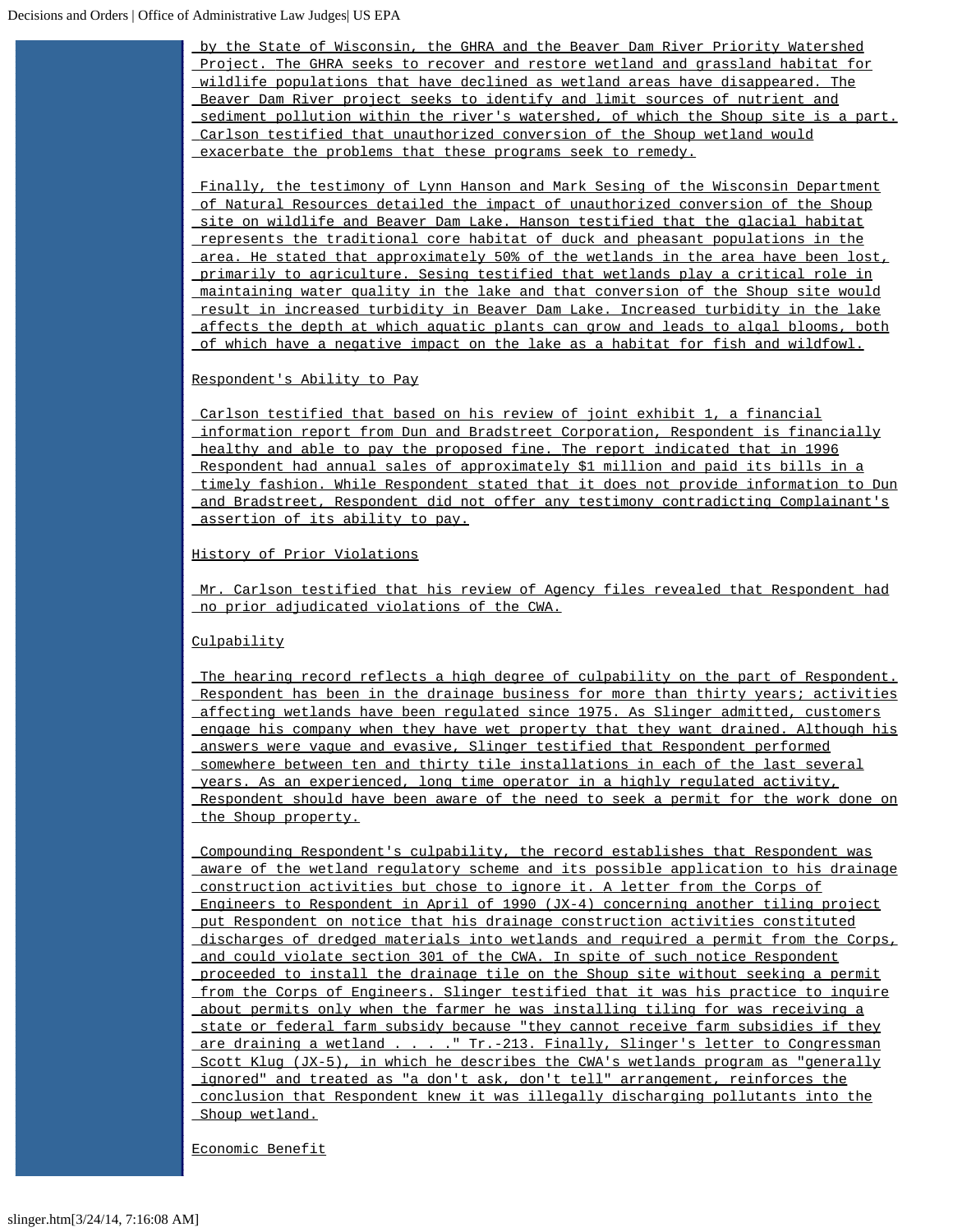According to Complainant, the economic benefit accruing to Respondent in this case is negligible.

Other Factors as Justice May Require

In asserting that the proposed penalty is inappropriate and unconscionable based on the facts of the case, Respondent appears to be arguing that if any penalty is to be assessed, justice requires that it be lower than the proposed amount. Respondent, however, presents no argument in favor of such a reduction.

To the contrary, the record indicates that Respondent's actions have either been taken into account in fashioning the proposed penalty or militate against any reduction in the proposed penalty for "other factors as justice may require." On one hand, Carlson testified that Respondent's restoration of the site, a factor that can result in a lower gravity assessment, was taken into consideration in assessing the gravity of Respondent's violation. On the other hand, Carlson testified that Respondent was uncooperative and evasive in response to Complainant's CWA § 308 (a) information request in January of 1996. Specifically, Respondent refused to provide a list of other tiling projects it had undertaken in the ten years prior to the request. Carlson further testified that a renewal of the request again met with no response. Slinger's hearing testimony on this question, as already detailed, was equivocal.

Based on the foregoing it is determined that Complainant has demonstrated, pursuant to CWA § 309 (g) (3), that the proposed penalty of \$90,000 is appropriate and supported by the record.

ACCORDINGLY, IT IS ORDERED that Respondent IS ASSESSED a penalty of \$90,000 for violating CWA § 301 (a) by discharging pollutants into the waters of the United States without a permit.

Payment of the full amount of the civil penalty assessed must be made within sixty (60) days of the service date of the final order by submitting a certified check or cashier's check payable to Treasurer, United States of America, and mailed to:

U. S. EPA, Region V (Regional Hearing Clerk) The First National Bank of Chicago P.O. Box 70753 Chicago, Illinois 60673

A transmittal letter identifying the subject case and the EPA docket number, plus Respondent's name and address must accompany the check.

Failure by Respondent to pay the penalty within the prescribed statutory time frame after entry of the final order may result in the assessment of interest on the civil penalty. 31 U.S.C. § 3717; 4 C.F.R. § 102.13.

Pursuant to 40 C.F.R. § 22.27 (c), this initial decision will become the final order of the Environmental Appeals Board within forty-five (45) days after its service upon the parties and without further proceeding unless (1) an appeal to the Environmental Appeals Board is taken from it by a party to this proceeding or (2) the Environmental Appeals Board elects, sua sponte, to review this initial decision. If an appeal is taken, it must comply with § 22.30. A notice of appeal and an accompanying brief must be filed with the Environmental Appeals Board and all other parties within twenty (20) days after this decision is served upon the parties.

Edward J. Kuhlmann Administrative Law Judge

 $\overline{\phantom{a}}$  , and the contract of the contract of  $\overline{\phantom{a}}$ 

September 14, 1998 Washington, D. C.